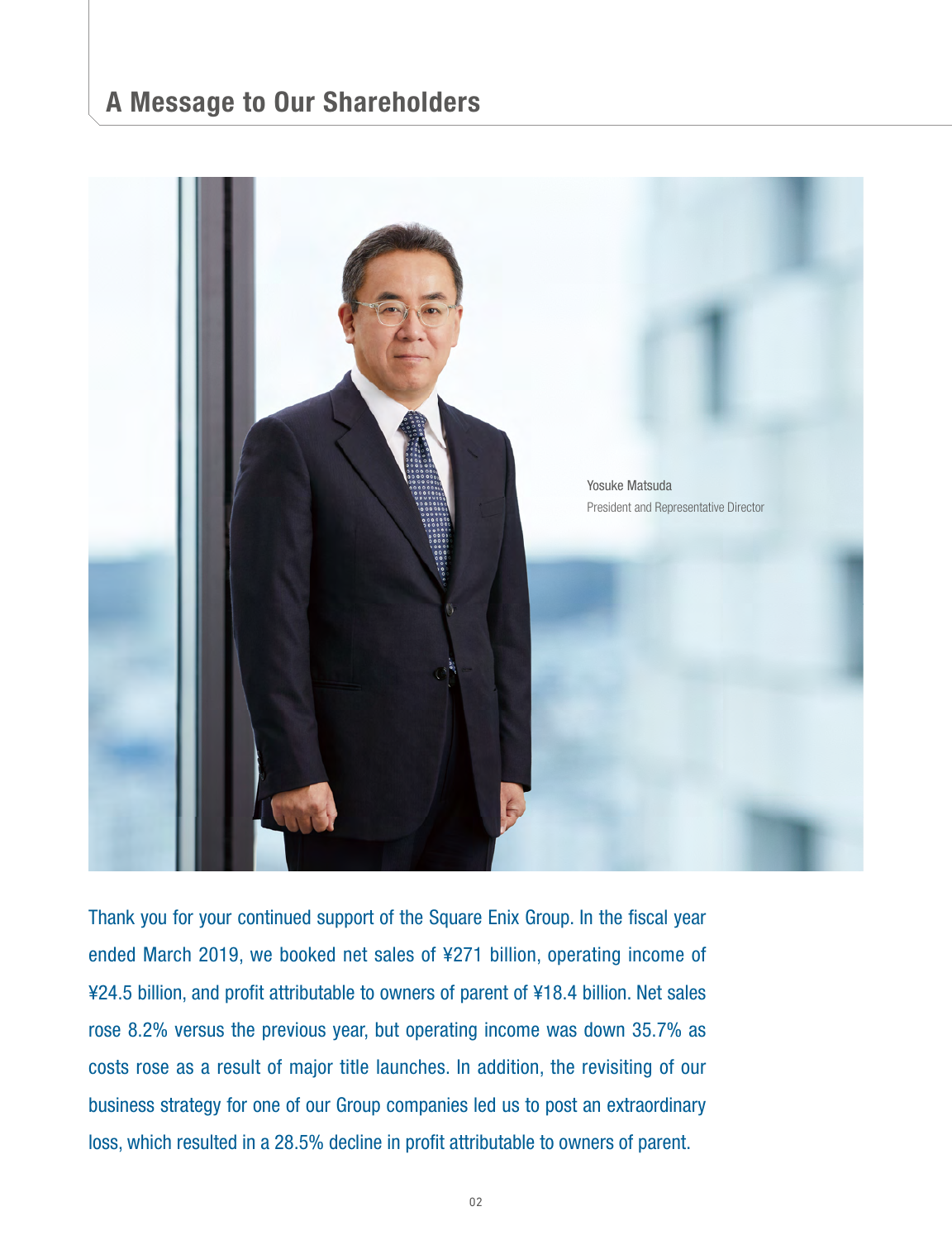#### **Business Segment Overview**

#### Digital Entertainment

Net sales rose from the previous year to ¥204.5 billion while operating income fell to ¥29 billion at the Digital Entertainment segment in the fiscal year ended March 2019.

The HD (High-Definition) Games sub-segment released "SHADOW OF THE TOMB RAIDER" and "JUST CAUSE 4," the latest installments in these major franchises from our Western studios. With competition intensifying in the AAA game market, both titles struggled immediately after their launches, resulting in initial sales well below our plans. However, thanks to subsequent sales promotion initiatives, we are in the process of making up for that initial shortfall and intend to continue to add to sales during the course of the fiscal year ending March 2020. Our Japanese studios meanwhile released titles including "KINGDOM HEARTS III," "LEFT ALIVE," and "OCTOPATH TRAVELER." Our customers around the world had especially high expectations for "KINGDOM HEARTS III" as it was the first new installment in that franchise since the release of "KINGDOM HEARTS II" approximately 13 years earlier. The response to the game was excellent, and although we did not release it until our fourth quarter, it contributed significantly to the achievement of the ¥270 billion in sales we had targeted in the

fiscal year ended March 2019. "OCTOPATH TRAVELER" is a brand-new RPG (role-playing game), and its artistic style, gameplay, and plot were well received by RPG fans the world over. The game represents the successful creation of a new piece of IP (intellectual property). The creation of new IP and new franchises is the core business of game and content companies. We need to constantly maintain development investment with the goal of establishing new pieces of IP. "OCTOPATH TRAVELER" is the result of our sustained efforts to create new IP, and we have high expectations for its further growth and development.

 Net sales at the MMO (Massively Multiplayer Online game) sub-segment fell as no new expansion packs were launched for either "FINAL FANTASY XIV" or "DRAGON QUEST X," but we worked to maintain and grow our subscriber base via ongoing operational initiatives. In the fiscal year ending March 2020, we will launch expansion packs for both "FINAL FANTASY XIV" and "DRAGON QUEST X" and work to grow our subscriber base further.

 As with the HD Game sub-segment, the Games for Smart Devices/PC Browsers sub-segment struggled considerably in the fiscal year ended March 2019. "Romancing SaGA Re;univerSe," which was launched in December 2018, got off to a good start, contributing significantly to both sales and profits in the fourth quarter. However,



OCTOPATH TRAVELER © 2018, 2019 SQUARE ENIX CO., LTD. All Rights **Reserved** 



SHADOW OF THE TOMB RAIDER SHADOW OF THE TOMB RAIDER © 2018 Square Enix Ltd. All rights reserved. Published by Square Enix Co., Ltd. SHADOW OF THE TOMB RAIDER and TOMB RAIDER are registered trademarks or trademarks of Square Enix Ltd.



JUST CAUSE 4 JUST CAUSE 4 © 2018 Square Enix Ltd. All rights reserved. Developed by Avalanche Studios AB (Fatalist Production AB). JUST CAUSE, SQUARE ENIX and the SQUARE ENIX logo are registered trademarks or trademarks of the Square Enix group of companies. AVALANCHE and the AVALANCHE logo are trademarks of Fatalist Entertainment AB. All other trademarks are the property of their respective owners.



KINGDOM HEARTS III © Disney. © Disney/Pixar. Developed by SQUARE ENIX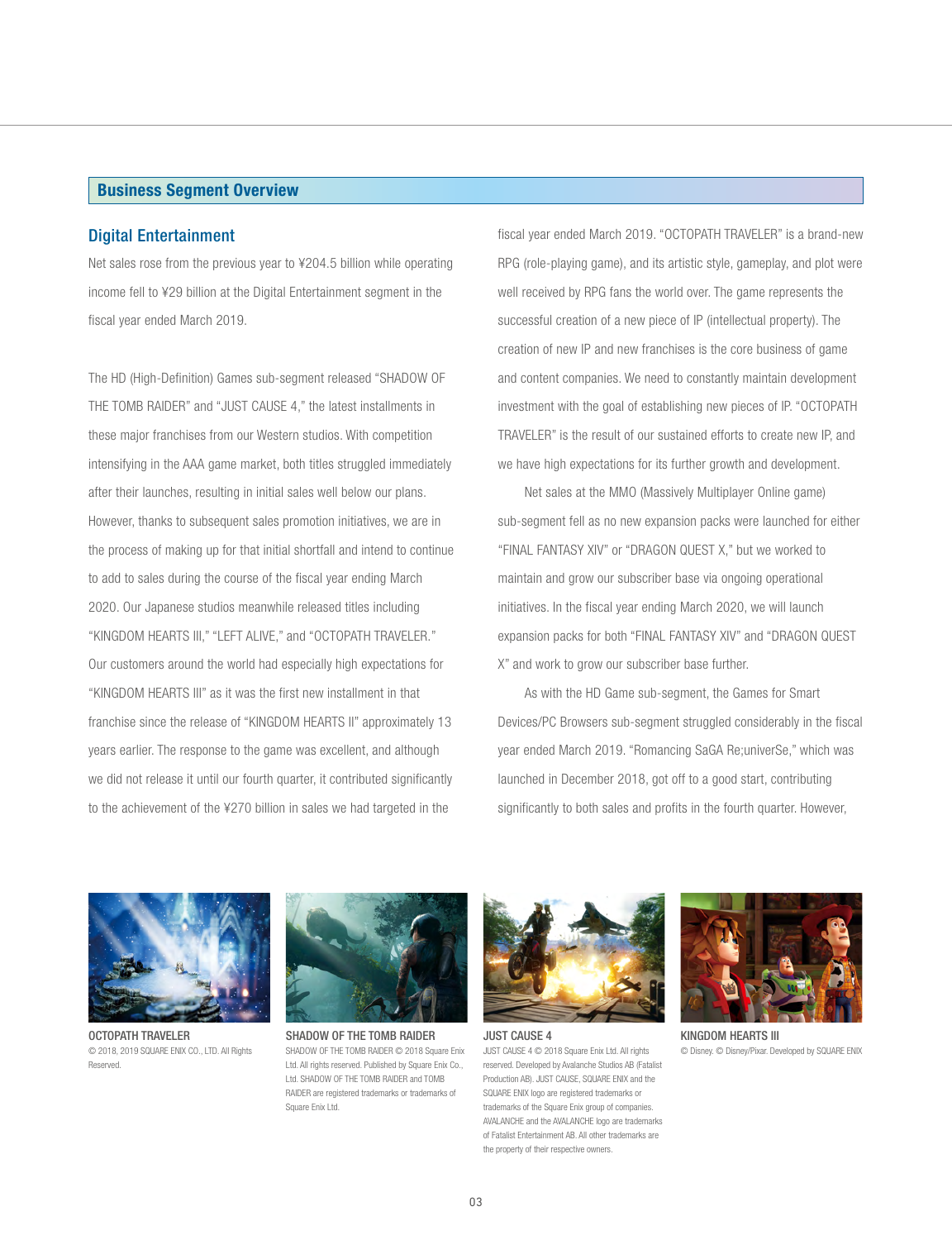we saw weak performances from all of the other new games we launched between the beginning of the fiscal year and the third quarter, resulting in extremely disappointing sales and profit figures for the sub-segment as a whole. We maintain our strategy of launching new titles to offset waning performances by existing titles and thereby growing our overall portfolio, but we deeply regret that we were unable to satisfy our customers with our new titles. It is true that the maturing of the smart device game market in Japan has made for more intense

competition, but new titles that meet with customer approval continue to appear on the scene. We attribute the sluggish performance of this sub-segment in the fiscal year ended March 2019 solely to our inability to provide our customers with new, fun gaming experiences and take this fact to heart. In light of these results, we have undertaken a major overhaul of how our development functions are structured at SQUARE ENIX CO., LTD. We hope that you will look forward to our forthcoming releases.



FINAL FANTASY XIV © 2010 - 2019 SQUARE ENIX CO., LTD. All Rights Reserved.



DRAGON QUEST X ONLINE © 2012-2019 ARMOR PROJECT/BIRD STUDIO/SQUARE ENIX All Rights Reserved.



Romancing SaGa Re;univerSe © 2018, 2019 SQUARE ENIX CO., LTD. All Rights Reserved. Powered by Akatsuki Inc. **EXAMPLE AND RESERVING STARWING PARADOX** CONTROL STATES AND RESERVING STATES OF DESCRIPTION OF DESCRIPTION: TOMOMI KOBAYASHI



© SQUARE ENIX SUNRISE © 2018, 2019 SQUARE ENIX CO., LTD. All Rights Reserved. / SUNRISE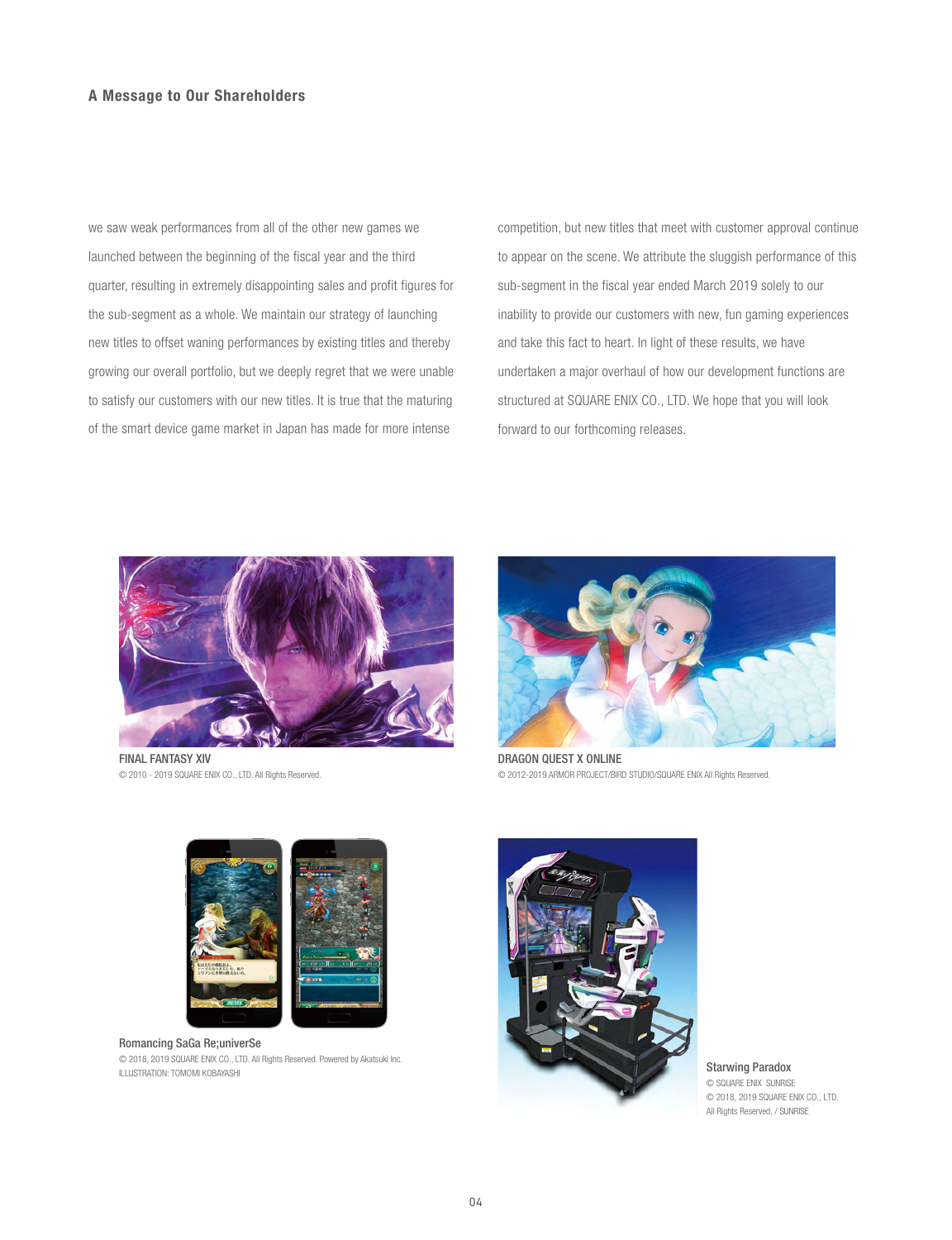### Amusement

Net sales in the Amusement segment rose from the previous year to ¥46.2 billion while operating income fell to ¥1.9 billion in the fiscal year ended March 2019. Major new titles including "Starwing Paradox" contributed to the rise in sales, but this was not enough to offset the amortization of development costs. Meanwhile, arcade operations generated stable earnings throughout the year, and we also added to our arcade count, so we are steadily expanding the business. In the fiscal year ending March 2020, the number of tourists visiting Japan looks likely to grow as the Tokyo Olympic and Paralympic Games approach in July 2020. Meanwhile, we also anticipate the increase in Japan's consumption tax. As such, the business environment is difficult to read, but by undertaking constant improvements in our arcade operations, we intend to bolster the segment as a whole.

# Publication

The Publication segment saw both net sales and operating income grow in the fiscal year ended March 2019, with net sales reaching ¥14 billion and operating income rising to ¥3.9 billion. The key growth driver is digital sales. Nearly 40% of sales booked in the fiscal year ended March 2019 were digital, and the most recent monthly figure was in excess of 50%. Business is brisk for our MANGA UP! and GANGAN pixiv services, with both enjoying solid growth in their MAU (monthly active users) and DAU (daily active users) numbers. This has contributed significantly to the rise in margins for the segment as a whole. Meanwhile, sales of printed comics are growing in synch with digital sales, so the overall segment is demonstrating well-balanced growth. The drive toward digitization is irreversible, and we look for the digital weighting of our own business to continue to grow. We will create new IP using media well suited to the digital world and continue to grow the segment as a whole.

# **Merchandising**

Both net sales and operating income fell from the previous year in the Merchandising segment in the fiscal year ended March 2019, with net sales dropping to ¥7.3 billion and operating income declining to ¥900 million. These results are owing to considerable upfront spending on the development of new products, but we will strive for growth in the fiscal year ending March 2020 and beyond as we release new products timed to coincide with the launch of major game titles and add to our product lineup. We do not see this segment as one dealing solely in products derived from and intended to complement our original IP. Today's customers clearly tend to enjoy content in the context of an entire universe. The products and services we offer in this segment meet the needs of such customers while adding to the richness of our IP portfolio. By proactively working to develop this segment into an e-commerce business, we will make purchasing more convenient for our customers and make our products and services more a part of their lives.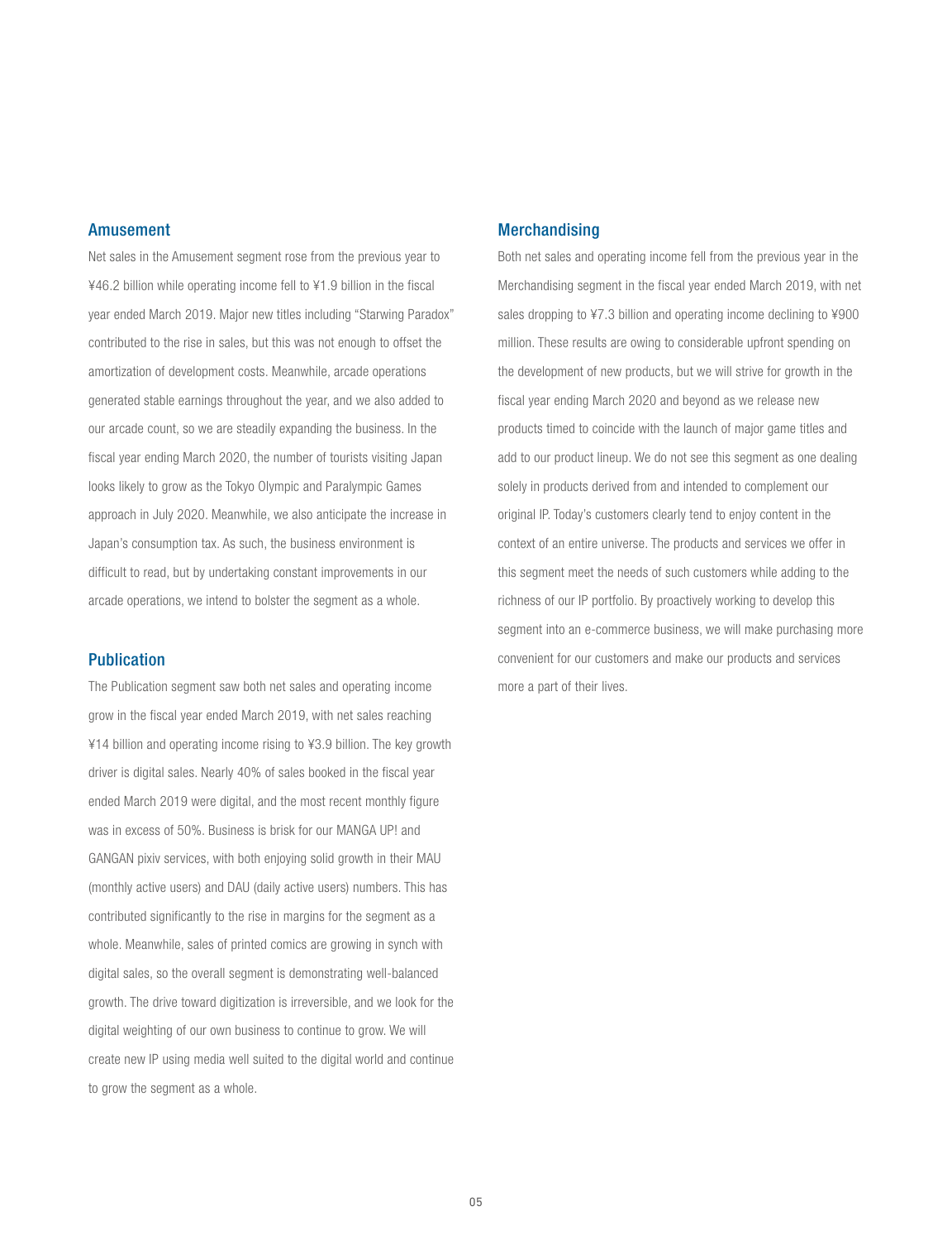## **Our Medium-term Earnings Targets**

We are striving to create a business structure in or after the fiscal year ending March 2021 that will enable us to consistently generate net sales of ¥300 to 400 billion and operating income of ¥40 to 50 billion. In the fiscal year ending March 2020, when we had originally anticipated achieving our medium-term earnings targets, we now look to book net sales of ¥270 billion and operating income of ¥24 billion, a performance on par with that of the fiscal year ended March 2019. Our reasoning is twofold. Firstly, the titles we released in the Games for Smart Devices/PC Browsers sub-segment in the first through third quarters of the fiscal year ended March 2019 performed poorly, making it difficult to achieve the earnings we had originally anticipated. Secondly, we are taking a conservative outlook on additional sales of

the new HD game titles we launched in the fiscal year ended March 2019. In order to achieve our medium-term earnings targets, we have been working on our strategic challenges of: 1) digital sales enhancement, 2) multiplatform utilization, 3) geographic expansion, 4) Games as a Service/Games as Media, and 5) e-commerce.

 To achieve our medium-term earnings targets as soon as possible, we have worked to expand stable recurring earnings while also continuing to invest in new IP. Sales of new HD game titles become a major contributor to profits once their development costs have been fully amortized. Provided we see expansion in our stable recurring earnings, I believe we will be able to achieve our mediumterm earnings targets with our current pipeline.

Targeting net sales of ¥300–400 billion and operating income of ¥40–50 billion. Mid-term Target<br>Looking for Digital Entertainment segment to drive sales and income growth.

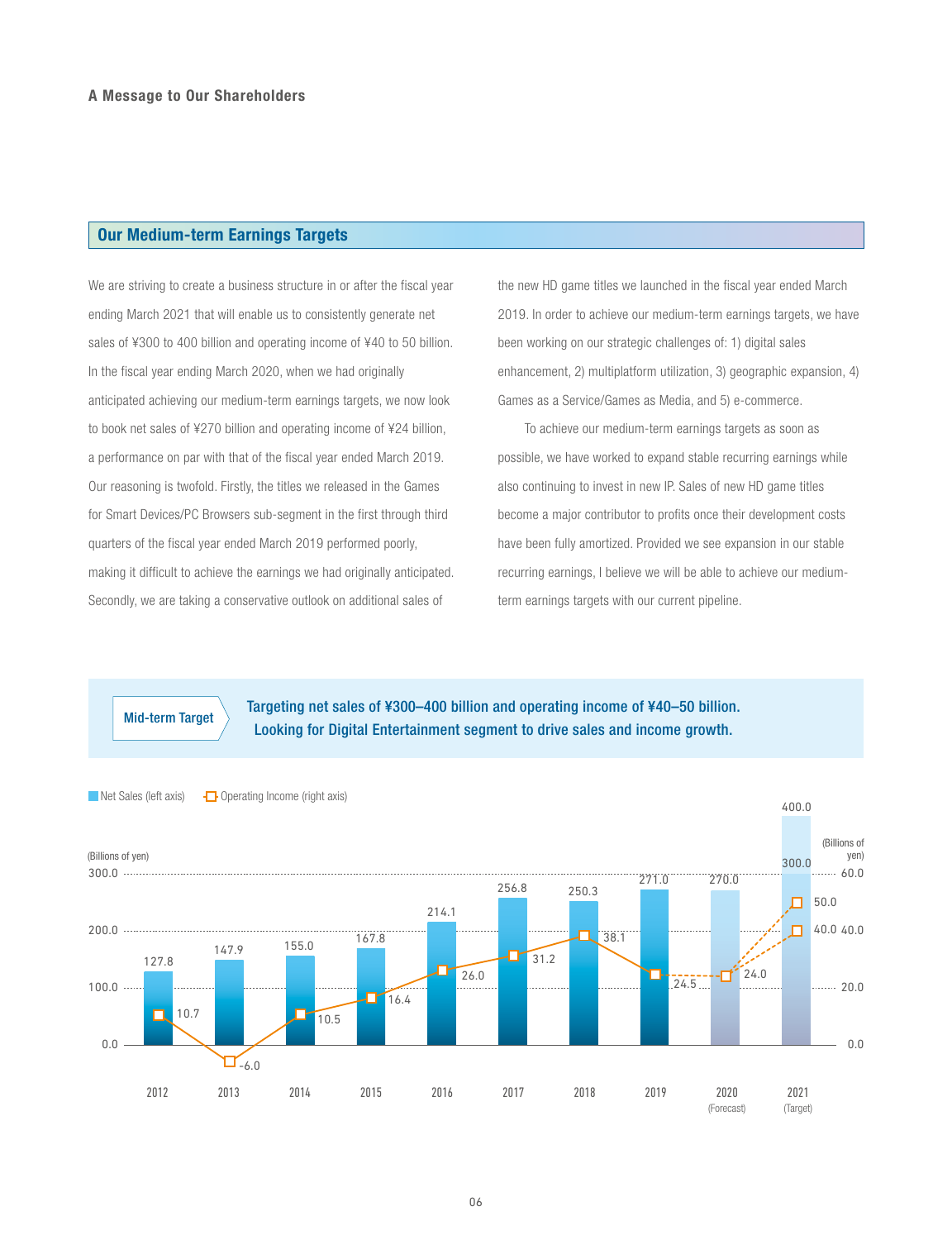#### **Future Developments in Our Businesses**

## Cloud gaming

Current-generation game consoles are reaching the end of their lifecycles, and the industry is beginning to discuss the next generation. The announcement of cloud gaming services such as Google's Stadia and Microsoft's Project xCloud has also created significant buzz. In addition, the number of new entrants to the gaming industry is growing, with examples including Apple's Apple Arcade and the launch of game development efforts at Netflix. Once the purview of platform companies and publishers, the map of the gaming industry is being redrawn.

 Cloud gaming in particular has been cited for some time as a potential driver of sweeping change in the gaming business, but its history has been one of trials and failures. In anticipation of the rollout of 5G (fifth-generation mobile communications networks), IT giants such as Google and Microsoft are entering the space, signaling the potential for cloud gaming finally to get off the ground in a major way. Given the requirements for high volumes of data traffic and large-scale server infrastructure, major telecommunications and cloud server players will definitely see cloud gaming as their next new business opportunity. As such, we expect to see additional new entrants to the market, which makes us even more hopeful that this will finally be the time that cloud gaming takes flight.

 Game publishers and developers can view cloud gaming from two perspectives.



 The first is to see it as a new distribution channel. Game consoles, PCs, and smart devices have served to put catalog games and new games in the hands of customers, and now cloud streaming will be added to that list. Telecommunications infrastructure and streaming technologies evolve daily, so the time will eventually come when there is little perceivable difference, but given the extent to which gameplay will depend upon the individual user's telecommunications environment, we must take the view that the odds of cloud streaming immediately taking the place of the existing game consoles or PCs are low for now. As such, for the time being, the major expectation that game publishers are likely to have for game streaming services is that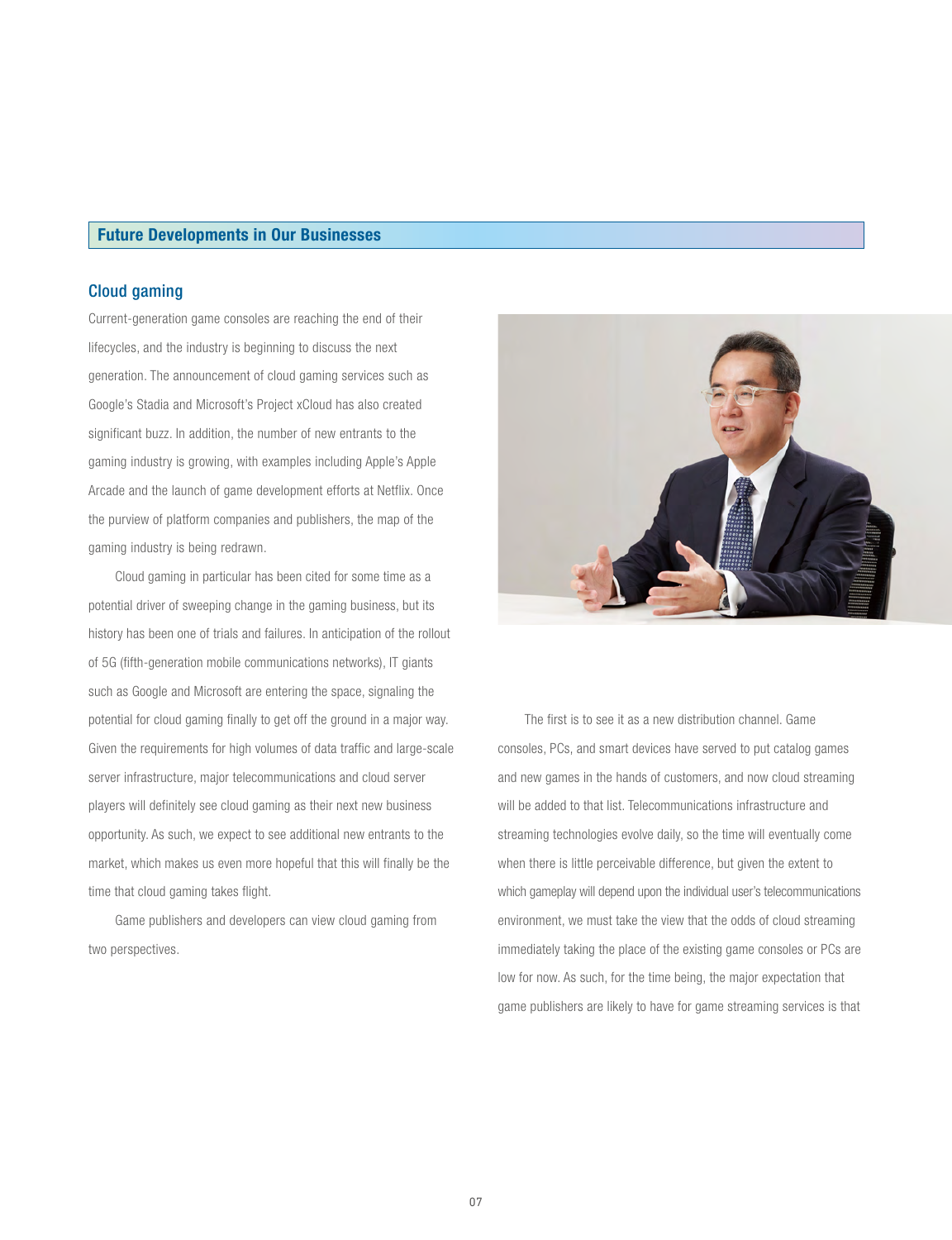they serve as a way to access not only the users who already regularly play games on consoles and PCs, but also more casual game fans or those that live in regions where game consoles are not easy to come by. The streaming of gameplay is popular lately, with many game fans around the world enjoying streamed gameplay even if they do not actually play games themselves. If cloud streaming were to create an environment that allowed for a quick and seamless transition to gameplay, the likelihood of such casual fans actually playing games would grow. In addition, there are many game fans in regions where game consoles are either not commonplace or else not sold at all. We have high hopes that cloud streaming could serve as a major means for such fans to access games. Several independent providers of local rather than global services have appeared on the scene. The expansion of geographic coverage in this way is definitely of benefit to game publishers such as ourselves.

 The second perspective views cloud gaming not merely as a means for distributing traditional games but also as one for offering gaming experiences not possible elsewhere. A variety of developers are already working on developing such cloud-centric or cloud-native games. Our Group also has concrete plans for incorporating such cloud-centric elements into some of the new game development efforts we are currently undertaking. Offering new gaming experiences unique to the cloud would be a highly marketable way to reach existing console and PC game players, and thus significantly promote the adoption and reputation of cloud gaming.

 There remain many challenges to be resolved beyond the technological, including the issue of the telecom charges users will bear, but as outlined above, cloud gaming has major potential. Our Group has already decided to make existing titles including "FINAL FANTASY XV" and "SHADOW OF THE TOMB RAIDER" as well as our forthcoming "Marvel's Avengers" title available on Google's Stadia, highlighting our strong hopes for cloud gaming to take off globally.

# Expanding our recurring earnings base

With the next-generation consoles and the launch of cloud gaming services in the offing, the map of the digital content industry is poised to undergo significant change in the next few years. The quality and volume of content that customers demand is also likely to grow even further. In order to keep pace with such trends and consistently provide customers with the ultimate in excitement, we will need to engage in sustained and aggressive investment in content development. The scale of development spending will grow, and investment in the underlying technologies that enable such efforts will gain further importance. Moreover, the earnings and financial foundations that fund such investment will become even more crucial than before. It is our Group's recurring earnings generated from our rich content portfolio that will create such foundations.